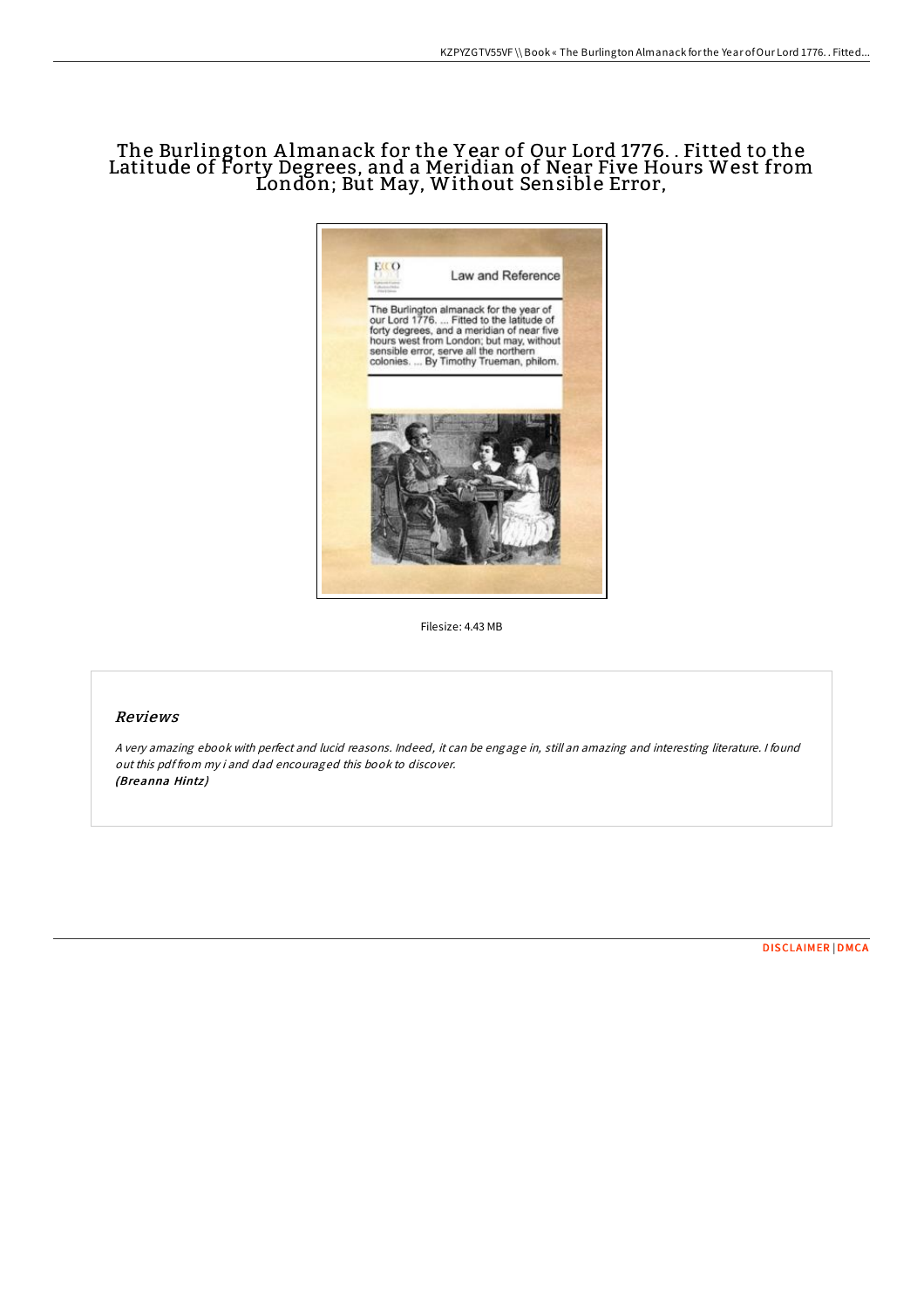## THE BURLINGTON ALMANACK FOR THE YEAR OF OUR LORD 17 76. . FITTED TO THE LATITUDE OF FORTY DEGREES, AND A MERIDIAN OF NEAR FIVE HOURS WEST FROM LONDON; BUT MAY, WITHOUT SENSIBLE ERROR,



Gale Ecco, Print Editions, 2010. PAP. Condition: New. New Book. Delivered from our UK warehouse in 3 to 5 business days. THIS BOOK IS PRINTED ON DEMAND. Established seller since 2000.

Read The Burling ton [Almanack](http://almighty24.tech/the-burlington-almanack-for-the-year-of-our-lord-4.html) for the Year of Our Lord 1776. . Fitted to the Latitude of Forty Degrees, and a Meridian of Near Five Hours West from London; But May, Without Sensible Error, Online Do wnload PDF The Burling ton [Almanack](http://almighty24.tech/the-burlington-almanack-for-the-year-of-our-lord-4.html) for the Year of Our Lord 1776. . Fitted to the Latitude of Forty Degrees, and a Meridian of Near Five Hours West from London; But May, Without Sensible Error,